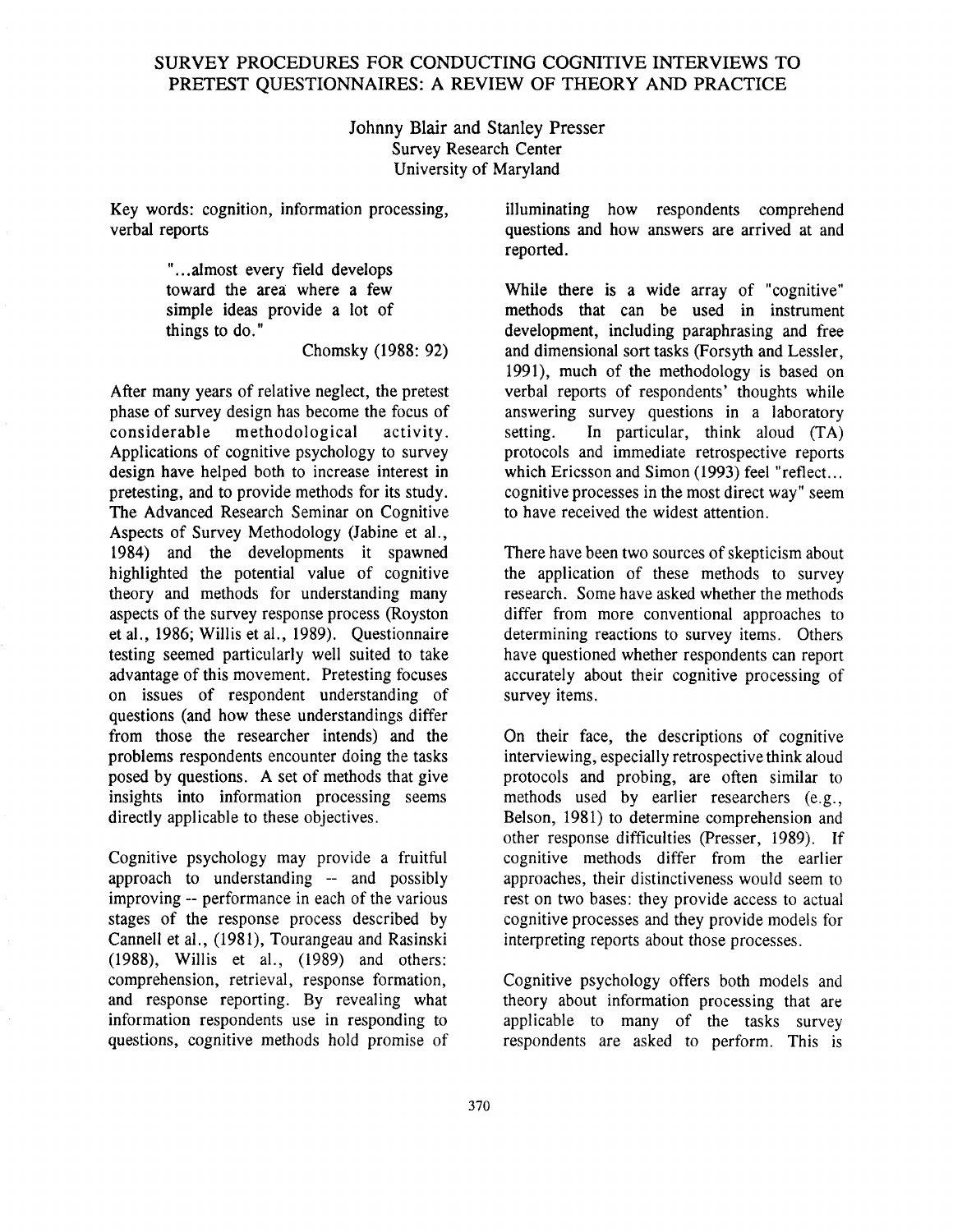particularly true in the area of autobiographical memory (Bradburn et al., 1987). Several researchers (e.g Sirken et al., 1987) have emphasized the importance of a theoretical framework for interpreting the TA protocols. Although we suspect that the elicitation of verbal reports and their analysis is often not theory driven, relevant theory is available.

There is, however, limited consensus on whether people can report accurately about their actual cognitive processes. On the basis of a number of studies, Nisbett and Wilson (1977) conclude that they often cannot. By contrast, Ericsson and Simon (1993) argue that both concurrent and retrospective verbal reports can provide information on certain types of information processing, and that such reporting does not affect the nature of cognitive processes, though it may affect their speed.

The TA method was developed by cognitive scientists to study human problem solving in the context of complex tasks such as playing chess. Fred Conrad (personal communication, 1991) notes important ways the original use of TA protocols differs from the use made by survey methodologists:

> First, the methods were developed by psychologists for a quite different purpose, namely to extract the knowledge and strategies used when solving complex problems that subjects have at least some access to through introspection. Second, in most eases, comprehension is presupposed... This differs from the [survey] use of think aloud methods in that first, the problems respondents are solving are relatively simple, and often solved fairly automatically.... Much of the verbal reporting by respondents in the survey application is retrospective and due to interviewer probing. The risk of distorting the report increases under these circumstances. Second, many of the issues in the survey application involve comprehension. The trouble with this is that it is difficult to use language to describe concurrent comprehension. Again, this encourages much of the reporting to be done retrospectively.

In discussing think aloud protocols, Ericsson and Simon emphasize the importance of the particular techniques used to elicit them. Much of their response to Nisbett and Wilson focuses on the procedures used in studies cited as evidence of the unreliability of verbal reports (Ericsson and Simon, 1993: 25-30). They caution that great care must be taken in giving instructions to respondents prior to eliciting TA protocols, as well as during the conduct of the TA interviews.

Ericsson and Simon (1980, 1993) are the most cited source for the TA method among survey researchers. Given the stress they place on the techniques used to conduct think-alouds, one might expect that the nature of these procedures would therefore have received considerable attention from survey researchers. With a very small number of exceptions, however, the literature we have been able to locate (listed in the References) contains no detail about how think-alouds are actually carried out. Not much is known about what respondents are asked to do in cognitive interviews. The same is true for almost everything else associated with the use of these techniques in survey research, including: how frequently they are used and under what circumstances; the kind of staff employed to conduct them and the training they receive; and the number of interviews conducted and whether they are taped and formally analysed.

#### **Data Collection**

In order to explore the nature and role of cognitive methods in questionnaire development, we carried out a mail survey of academic survey research organizations and federal statistical agencies in the spring and summer of 1993. The respondent was the person who knew "the most about how questionnaires are developed and tested at [the] organization." The sampling frame for the academic organizations was "The List of Academic Survey Research Organizations" in the Summer-Fall 1992 issue of the "Survey Research" newsletter published by the University of Illinois Survey Research Laboratory. It contained the names and addresses of 74 organizations. Three federal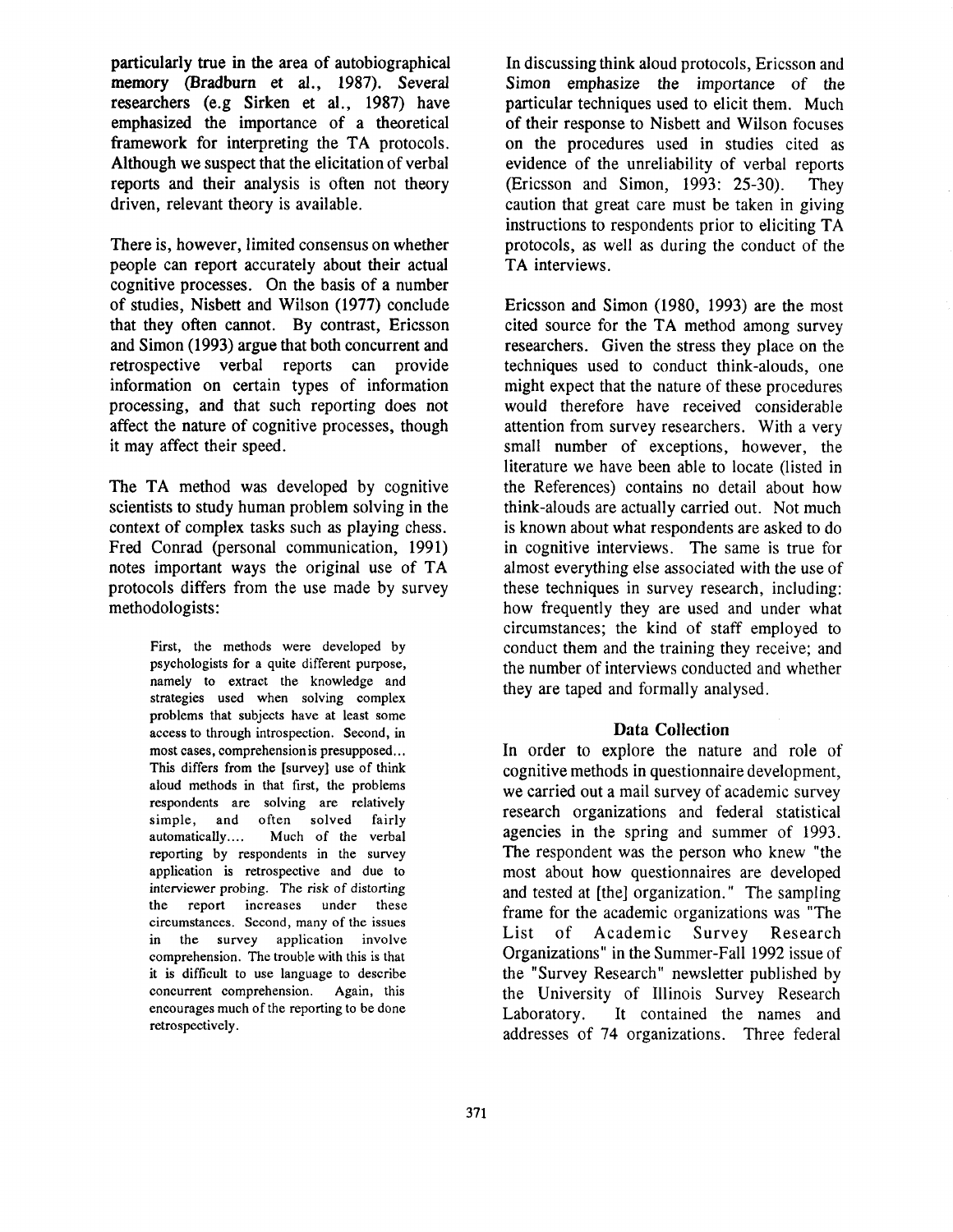statistical agencies were also selected because we knew they conducted cognitive interviews. All the selected federal agencies and 93 percent of the academic organizations responded. (The answers to the first item in the questionnaire indicated that one of the academic organizations does not develop or test questionnaires. It was skipped out of all remaining questions and is therefore not included in our analysis.)

#### **Academic Results**

Of the 68 academic organizations that develop or test questionnaires, only a third report ever having used cognitive interviewing techniques such as concurrent or retrospective think aloud protocols. About half of the organizations that have used these techniques report first doing so before 1988, and about half since.

The organizations that had never used cognitive techniques were asked why that was the case. The reasons are almost equally divided between lack of client support or interest, lack of knowledge of the techniques, and lack of resources. Only two organizations said that the methods were not used because they did not seem worthwhile.

Of the 23 organizations that ever used the techniques, 21 report currently using them to some extent (one respondent failed to answer the item). One uses them in all questionnaire development, about 80 percent for "a few" or "some" questionnaires, and 2 organizations for "most" questionnaires.

In response to an item about the number of different surveys for which the techniques have been used, the responses ranged from 2 to 40, with a median of 8.

The number of cognitive interviews conducted in the development or testing of questionnaires also varies across organizations. The median for the smallest number ever conducted is 6, and for the largest number ever conducted it is 31.

Almost all organizations conducting cognitive interviews report using several interviewers

rather than a single one, with the range of 2 (the mode) to 7 accounting for nearly 90 percent of the responses.

# Who Does The Interviews?

Almost two-thirds of the organizations use a combination of regular survey interviewers and other staff to conduct cognitive interviews. Of the organizations that described the nature of this "other" staff, only 4 of 18 mention psychologists. Most often the "other" staff are described as supervisors, professional staff, and research assistants.

Three organizations use only regular survey interviewers and 6 never use such interviewers. The reasons given for not using survey interviewers are either that they do not have the appropriate skills, or that the design staff prefers to get direct feedback.

About half the organizations tape cognitive interviews. One organization never has someone other than the interviewer review the tapes, 2 always have such review, and the remaining organizations split about one-third/two-thirds between "most" or "some" of the time.

Only about a third of the organizations provide formal training in the conduct of cognitive interviews. The amount of training ranges from 1 hour to three days, with a day or more accounting for about three-quarters of the cases. Only 2 organizations always have training done by someone with a graduate degree in psychology. Formal training aside, fewer than one-quarter of the organizations have written guidelines for the conduct of cognitive interviewing.

## When Is Cognitive Interviewing **Used?**

Organizations mention using a variety of criteria -- from the resources available and client requests to characteristics of the questionnaire- to decide when to use cognitive interviews. Nine of the 19 organizations answering this question mention resources as a factor, while about equal numbers mention semantic (6) or task (5) concerns in the questionnaire. Only 2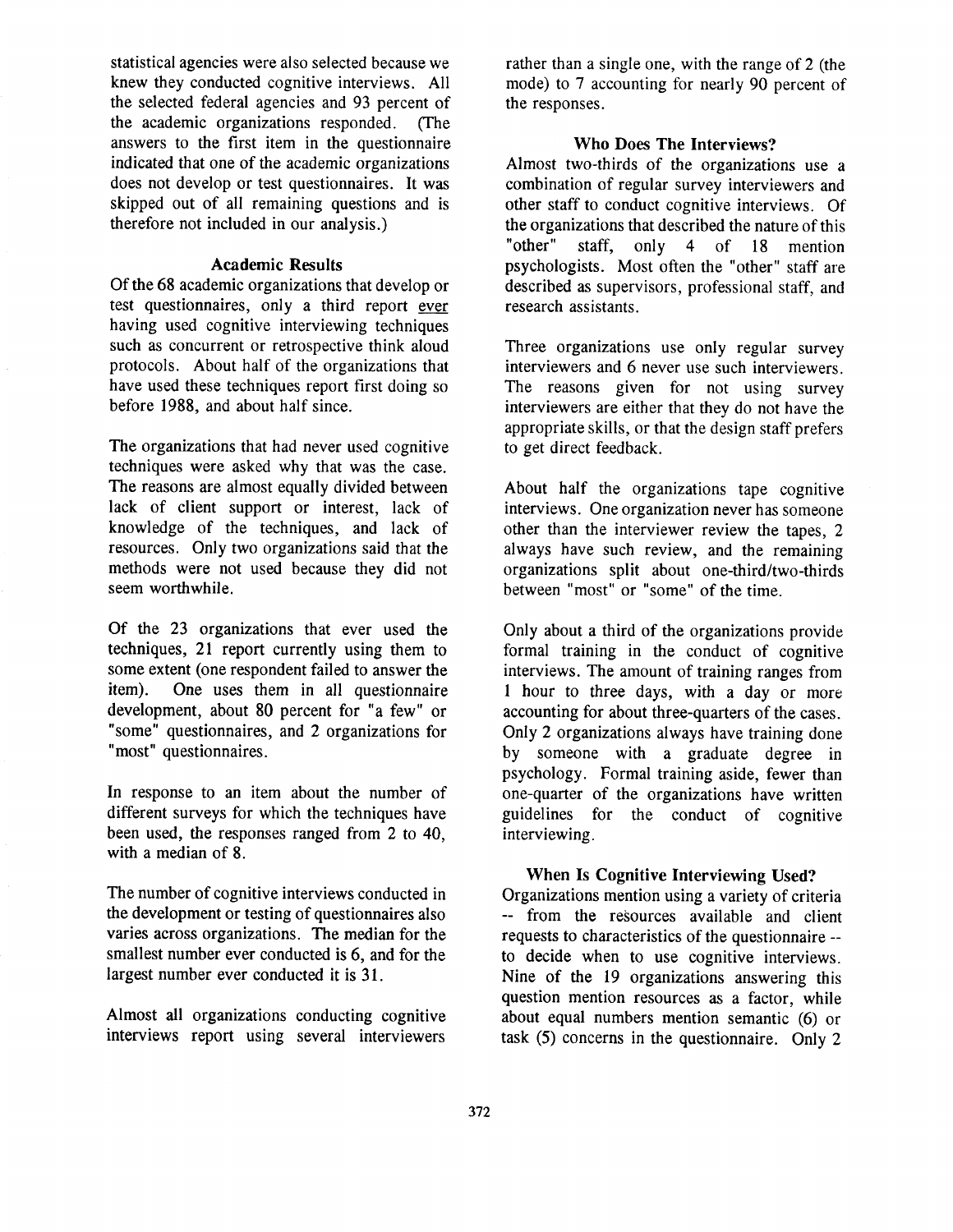mention client requests.

While it is unclear how these various factors are weighted, instrument complexity or "newness" are mentioned in about half the responses. These comments are often accompanied by expressions of uncertainty about how well respondents will be able to understand the instrument or provide<br>the requested information. This practice is the requested information. contrary to at least some counsel (e.g., Royston 1989) that suggests all questionnaires can benefit from the use of the procedures.

## What **Are Respondents** Asked To Do?

The motivations for choosing cognitive techniques for instrument development are reflected in what respondents are asked to do in the interviews. Four of the 6 organizations that mention concerns about meaning or respondent tasks as a factor in the decision to use cognitive interviewing, directly ask respondents to report about what questions or terms mean to them, or to comment on what they think is the intent of items.

Of the 21 organizations in total that described what respondents are asked to do in cognitive interviews, only 5 mention using either concurrent or retrospective TA methods, but one of these indicated that it seldom uses TAs. The emphasis at most organizations is to obtain direct reports from respondents about such things as how they understood particular questions or words (mentioned by 9 organizations), or to ask directly about other respondent problems (mentioned by 8). Interviewer probing is the most frequently mentioned method of eliciting this information. Other methods -- such as paraphrasing, dimensional or free sorts, or confidence ratings -- are rarely mentioned.

## **Government Results**

Among the 3 federal organizations the number of cognitive interviews done on a study ranges from 5 to 60, and regular survey interviewers **are** not used to conduct them. Such interviews **are** always taped, though the tapes are reviewed by others only on "some" or "a few" studies. One agency has formal training (of about 40 hours). The trainer does not always have a The trainer does not always have a graduate degree in psychology. Two of the agencies have written guidelines.

Whether cognitive interviewing is used on a particular study depends on the research questions at issue, sponsor interest, and the available resources. One agency felt that "...relative to other pretesting methods, cognitive interviews can be time consuming and costly."

All three agencies used TA to some extent, though one agency considers TA secondary to pre-planned or spontaneous probes. All three agencies appear to combine TA procedures with other probing. The probing takes place both during the interview and afterward. It is not clear how much typically occurs in which phase of the interview.

## **Conclusions**

Only a minority of academic survey organizations have ever used cognitive interviewing in questionnaire development or testing. $<sup>1</sup>$  Among those organizations that have</sup> used the technique, most provide no formal training in this kind of interviewing; even fewer have written guidelines for how such interviews are to be conducted. Interviews are taped in only about half of the organizations, and tapes that are made are not routinely reviewed by someone other than the interviewer. Most uses of the method emphasize direct probing to diagnose problems. Taken together, these results suggest that little information processing theory is used in survey research applications of cognitive interviewing, and that the interviews themselves are not being carried out in accordance with the recommendations of the cognitive scientists who developed them.

While the methods most widely used are seldom theory-driven, and employ procedures at variance with those recommended by cognitive theorists, they may nonetheless provide useful information about questionnaires. Of course, in the absence of experimental comparisons, it is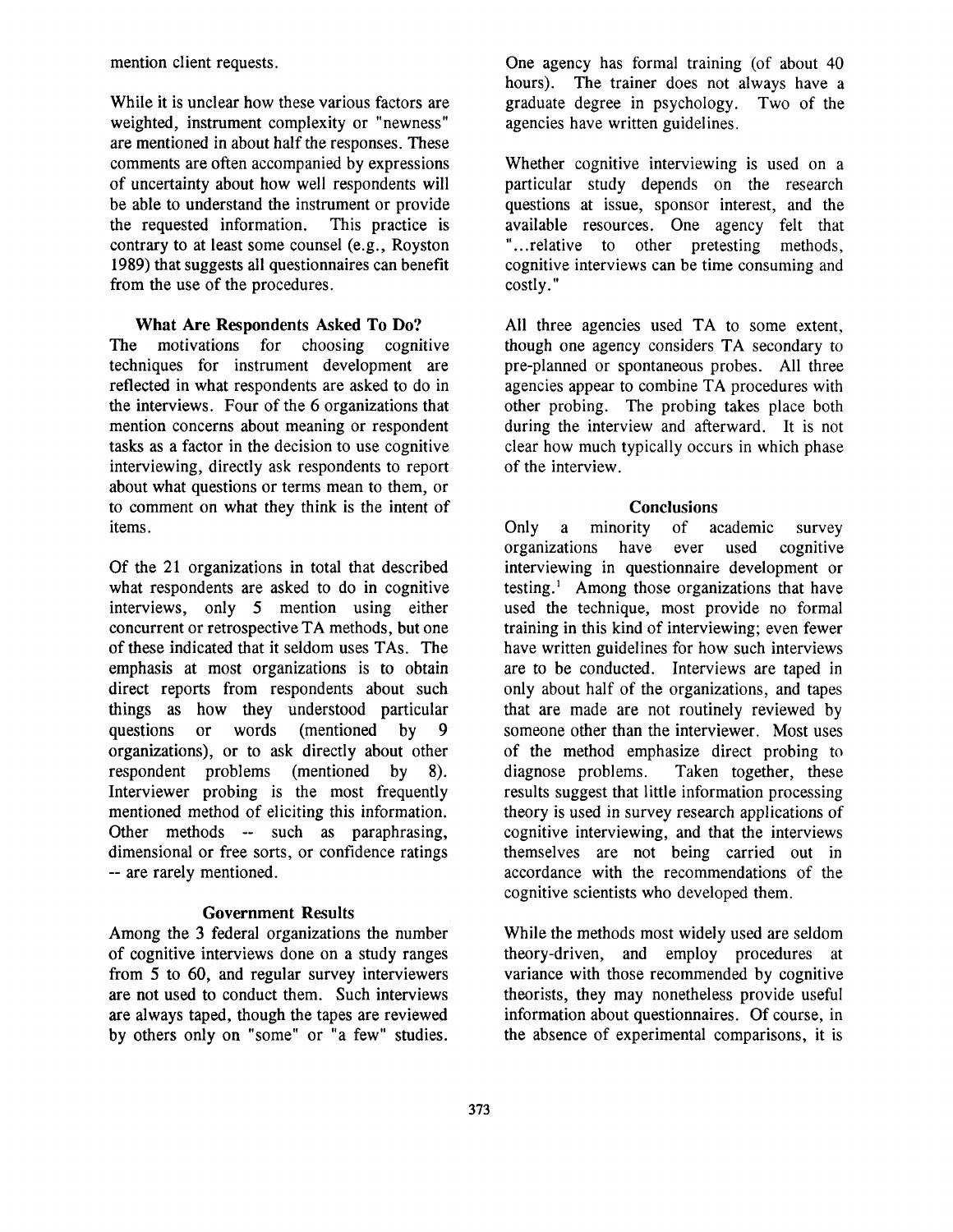hard to know how much of this information stems from the attention and resources being devoted to questionnaire development, as opposed to features of cognitive interviewing per se. Even without experimental comparisons, clues about the effectiveness of alternative procedures might be forthcoming if there were greater reporting in survey research about exactly how cognitive methods as well as other forms of testing are conducted.

To take fuller advantage of the cognitive method, more genuine collaboration between survey researchers and cognitive psychologists seems necessary. Indeed it may well be the lack of opportunities for such collaboration at most survey organizations that has lead to the mutation of TAs into more conventional conversations with respondents.

#### **Notes**

Dana Wagner and David Rohall supervised the extensive followup of the mail survey and the coding of the data, and Theresa DeMaio and Roger Tourangeau provided comments on the draft questionnaire.

1. If any respondents either misunderstood what we meant by cognitive interviews or felt pressured to answer in a socially desirable way, the true value is even lower than we report.

#### References

Aborn, Murray, "Is CASM Bridging the Chasm?: Evaluation of an Experiment in Cross-Disciplinary Survey Research," American Statistical Association Winter Meeting, 1989

Belson, William A., The Design and Understanding of Survey Questions, Gower, 1981

Bishop, George F., "Qualitative Analysis of Question Order and Context Effects: The Use of Think-Aloud Responses," in Context Effects in Social and psychological Research, N. Schwarz and S. Sudman, eds., Springer-Verlag, 1992

Bradburn, Norman M., Lance J. Rips, Steven K. Shevell, "Answering Autobiographical Questions: The Impact of Memory and Inference on Surveys," Science, 1987

Cannell, Charles, Peter Miller, and Lois Oksenberg, "Research on Interviewing Techniques," in Sociological Methodology 1981, Jossey-Bass, 1981

Chomsky, Noam, Language and Politics, (C. P. Otero ed.) Black Rose Books, 1988

DeMaio, Theresa, Nancy Mathiowetz, Jennifer Rothgeb, Mary Ellen Beach, and Sharon Durant, eds., "Protocol for Pretesting Demographic Surveys at the Census Bureau," U.S. Census Bureau, 1993

Dippo, Cathryn S., and Douglas Herrmann, "The Bureau of Labor Statistics' Collection Procedures Research Laboratory: Accomplishments And Future Directions," in Seminar on Quality of Federal Data, OMB Statistical Policy Working Paper No. 20, 1991

Dippo, Cathryn S., "The Use of Cognitive Laboratory Techniques for Investigating Memory Retrieval Errors in Retrospective Surveys," Bulletin of the International Statistical Institute, 1989

Ericsson, K. Anders, and Herbert A. Simon, "Verbal Reports as Data," Psychological Review, Vol. 87, No. 3, 1980

Ericsson, K. Anders, and Herbert A. Simon, "Completeness of Reports," in Protocol Analysis: Verbal Reports As Data, MIT Press, 1993

Fienberg, Stephen E., and Judith M. Tanur, "Combining Cognitive and Statistical Approaches to Survey Design," Science, 1989

Forsyth, Barbara and Judith Lessler, "Cognitive Laboratory Methods: A Taxonomy," in Measurement Errors In Surveys, P. Biemer, R. Groves, L. Lyberg, N. Mathiowetz, S. Sudman, eds., Wiley, 1991

Forsyth, Barbara H., Judith T. Lessler, and Michael L. Hubbard, "Cognitive Evaluation of the Questionnaire," in Survey Measurement of Drug Use: Methodological Studies, C. Turner, J. Lessler, and J. Gfroerer, eds., Health and Human Services, 1992

Hastie, Reid, "Information Processing Theory for the Survey Researcher," in Social Information Processing and Survey Methodology, H. Hippler, N. Schwarz, S. Sudman, eds., Springer-Verlag, 1987

Jabine, Thomas B., Miron L. Straf, Judith M. Tanur, and Roger Tourangeau, Cognitive Aspects of Survey Methodology: Building a Bridge Between Disciplines,